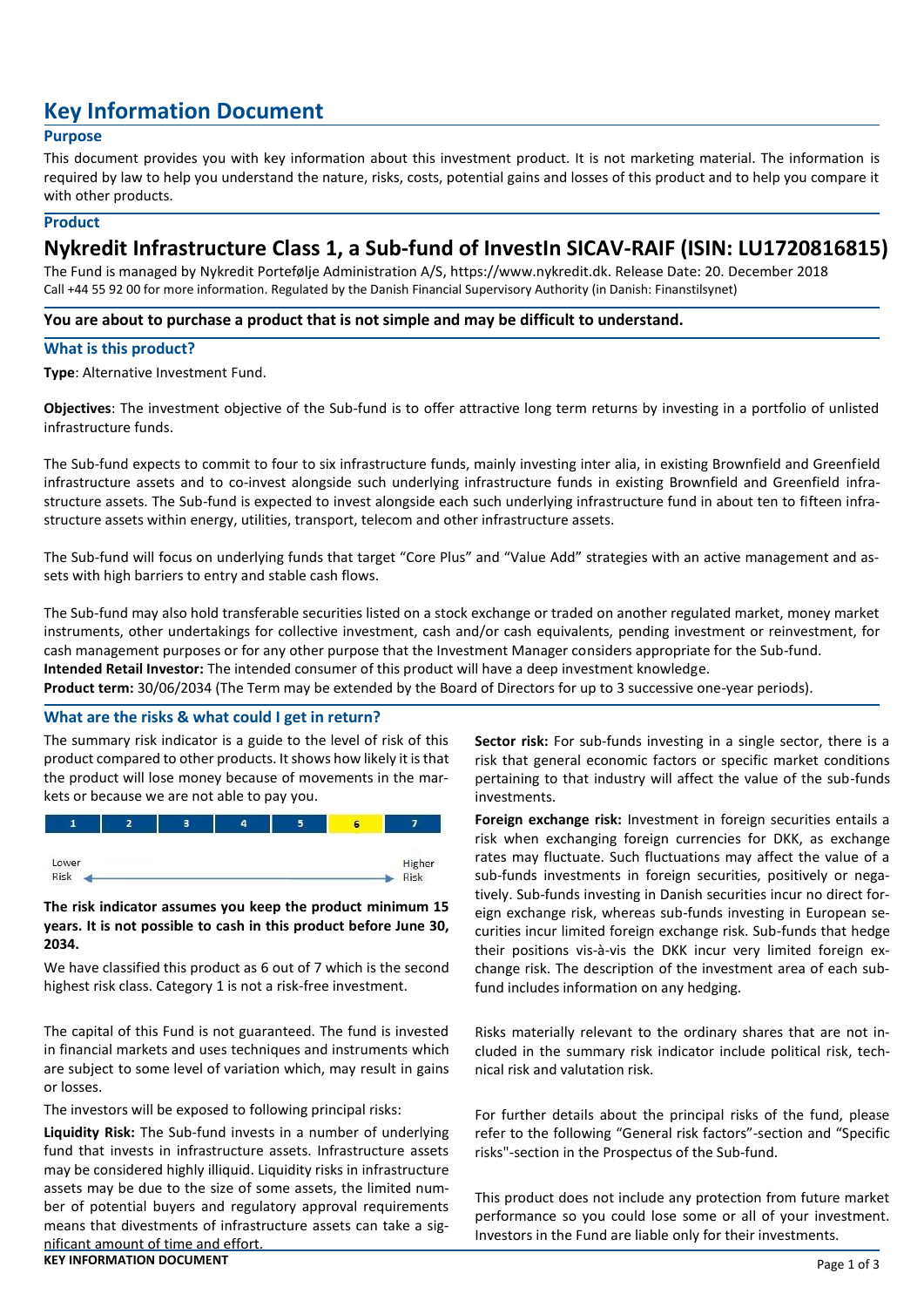#### **What are the risks & what could I get in return? (continued) Performance Scenarios**

#### **Investment = € 250.000**

| <b>Scenarios</b>                                                                                                                                                       | 1 Year* | 3 Years* | 5 Years* |
|------------------------------------------------------------------------------------------------------------------------------------------------------------------------|---------|----------|----------|
| <b>Stressed Scenario</b>                                                                                                                                               |         |          |          |
| What you might get back after costs                                                                                                                                    |         |          |          |
| Average return each year %                                                                                                                                             |         |          |          |
| <b>Unfavorable Scenario</b>                                                                                                                                            |         |          |          |
| What you might get back after costs                                                                                                                                    |         |          |          |
| Average return each year %                                                                                                                                             |         |          |          |
| <b>Moderate Scenario</b>                                                                                                                                               |         |          |          |
| What you might get back after costs                                                                                                                                    |         |          |          |
| Average return each year %                                                                                                                                             |         |          |          |
| <b>Favorable Scenario</b>                                                                                                                                              |         |          |          |
| What you might get back after costs                                                                                                                                    |         |          |          |
| Average return each year %                                                                                                                                             |         |          |          |
| *Important: Minimum holding period is 15 years. There are no relevant benchmark or reference. Due to that fact, it is not possible to calculate performance scenarios. |         |          |          |

This table shows the money you could get back over the next 5 years, under different scenarios, assuming that you invest EUR 250.000.

The scenarios shown illustrate how your investment could perform. You can compare them with the scenarios of other products. The scenarios presented are an estimate of future performance based on evidence from the past on how the value of this investment varies, and are not an exact indicator. What you get will vary depending on how the market performs and how long you keep the investment. The stress scenario shows what you might get back in extreme market circumstances, and it does not take into account the situation where we are not able to pay you.

It is not possible to cash in this product before 30/06/2034.

The figures shown include all the costs of the product itself, but may not include all the costs that you pay to your advisor or distributor and includes the costs of your advisor or distributor. The figures do not take into account your personal tax situation, which may also affect how much you get back.

#### **What happens if The Fund is unable to pay out?**

The Fund is not required to make any payments to you in respect of your investment. If the Fund was liquidated, you would be entitled to receive a distribution equal to your share of the Company's assets, after payment of all of its creditors. There is no compensation or guarantee scheme in place that applies to the Fund. If you invest in the Fund, you should be prepared to assume the risk that you could lose all of your investment.

#### **What are the costs?**

This table shows the impact the different types of costs have on the investment return you might get back at the recommended holding period and what the different cost categories mean.

#### **Costs Over Time**

| Investment Scenarios € 250.000                                                                                                                                                                                                 | If you cash in after 5 Year* | If you cash in after 10 Years* | If you cash in 30 June 2034<br>(expiration date) |
|--------------------------------------------------------------------------------------------------------------------------------------------------------------------------------------------------------------------------------|------------------------------|--------------------------------|--------------------------------------------------|
| Total Costs in EUR                                                                                                                                                                                                             | 33.484                       | 62.484                         | 90.286                                           |
| Impact on return (RIY) per year                                                                                                                                                                                                | 2.84%                        | 2.84%                          | 2.84%                                            |
| tic not not and the bolding part of the part of the part part in her cash in her cash in the cash in the cash in the cash in the cash in the cash in the cash in the cash in the cash in the cash in the cash in the cash in t |                              |                                |                                                  |

**\*Important**: Minimum holding period is 15 years. It is not possible to cash in before 30 June 2034 (expiration date).